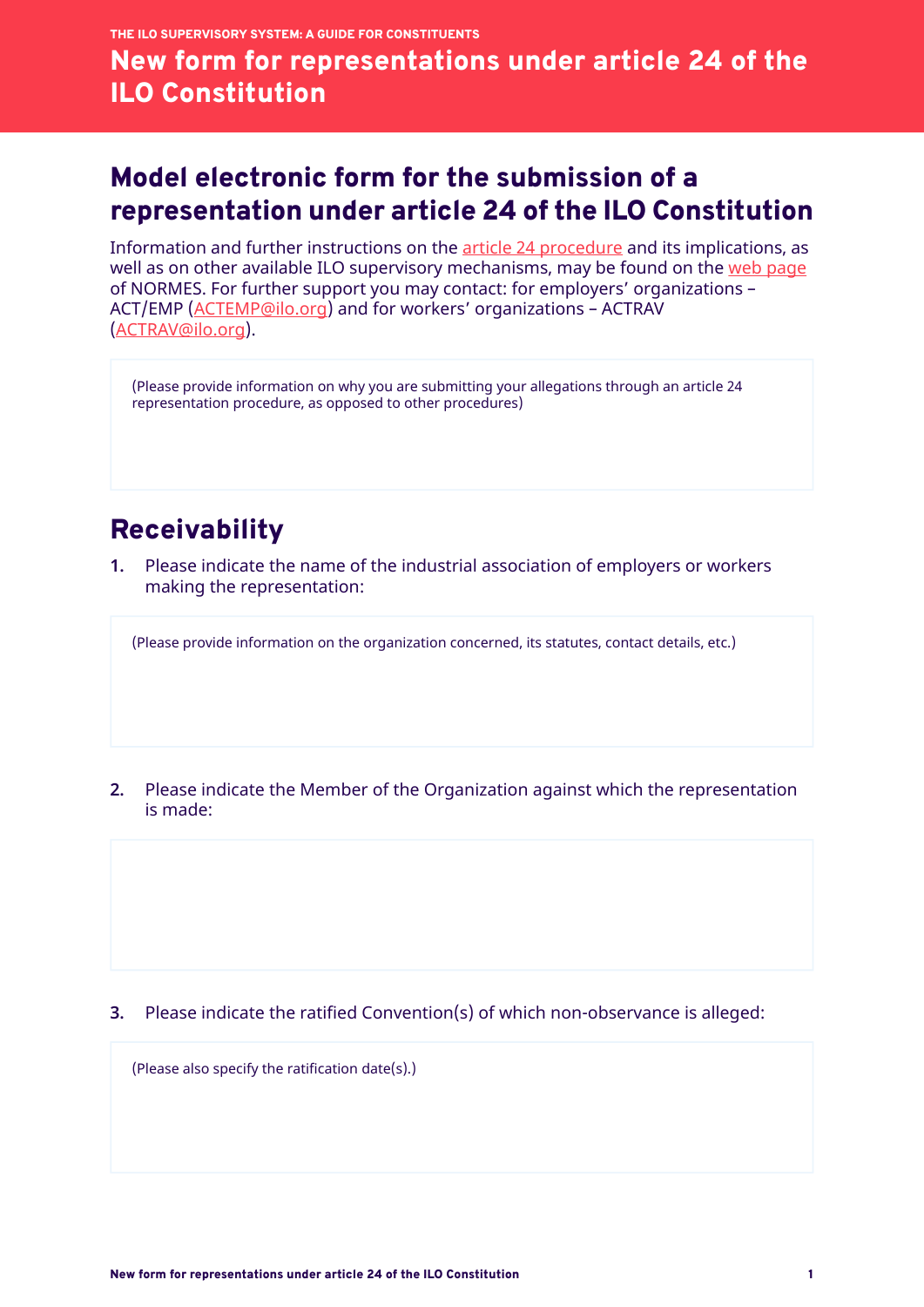**4.** Please use the [expandable] space below to inform the ILO Director-General in what respect it is alleged that the Member against which the representation is made has failed to secure the effective observance within its jurisdiction of the Convention(s) indicated above, making specific reference to article 24 of the ILO Constitution. Please provide any relevant information in support of your allegations:

## Other information

**5.** Please indicate whether the issue has already been examined by, or submitted to, the national competent authorities (including national courts, social dialogue mechanisms or mechanisms to resolve disputes before the ILO that may exist in the country) and provide any information on the state and outcome of the procedures engaged. Exhaustion of national procedures is not a prerequisite for the submission of a representation. However, in certain cases, the procedure to examine the representation may allow for conciliation or other measures at the national level – see the following question:

**6.** Please indicate if: (i) your organization would wish to explore the possibility of seeking conciliation or other measures at the national level for a maximum period of six months from the date of the ad hoc tripartite committee's decision to suspend the examination of the merits of the representation in order to address the allegations (subject to the agreement of the government; with the possibility for your organization to request the procedure to resume at an earlier moment should the conciliation/other measures fail; and with the possibility for the tripartite committee to decide on a limited further extension of the suspension should the initial conciliation or other measures need a further period of time to successfully resolve the issues raised in the representation); (ii) if so, please indicate if you would wish to have recourse to the intervention or technical assistance of the Office or the secretariats of the Employers' or Workers' groups in this regard.